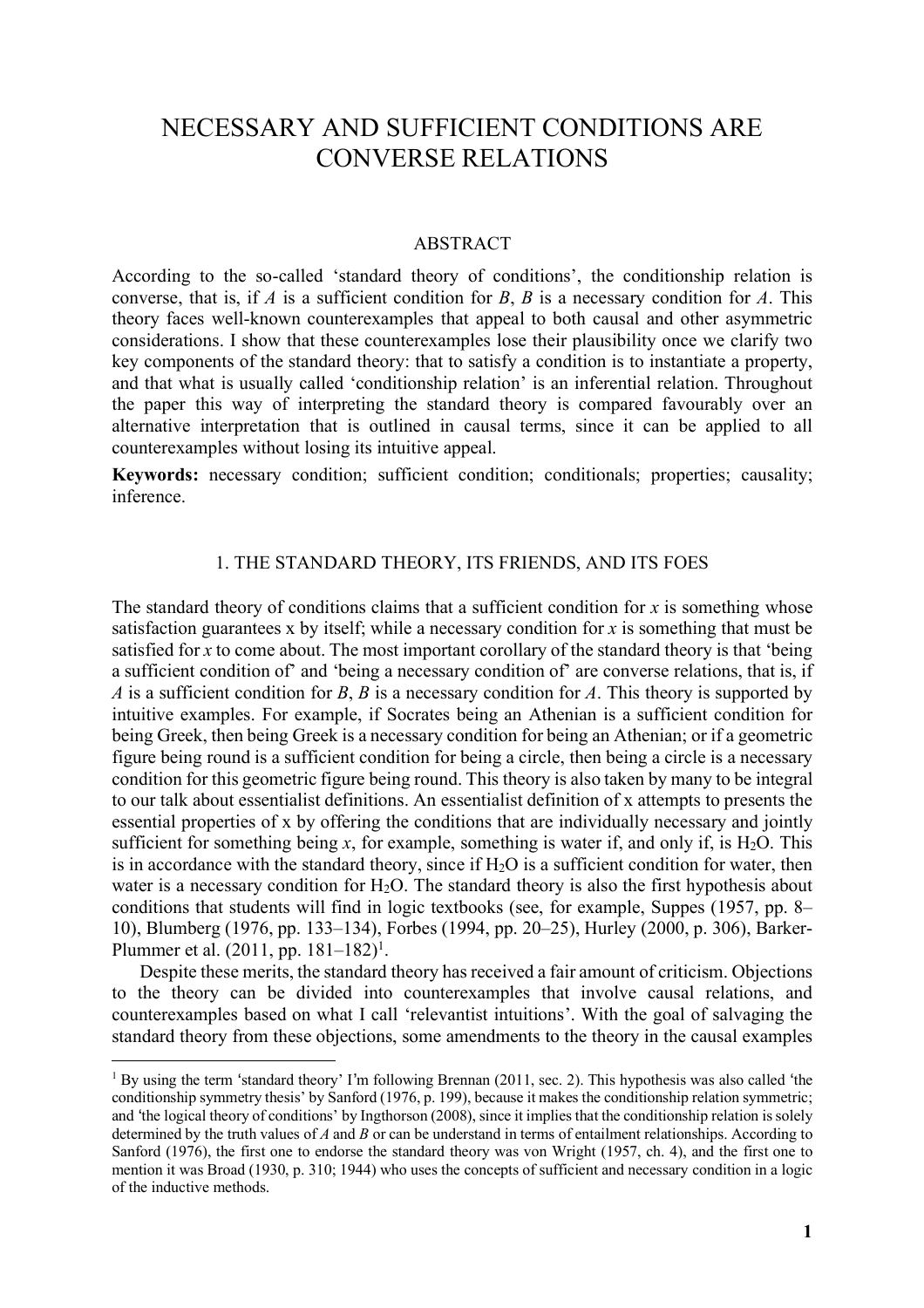have been proposed. Despite proving useful insights, these amendments still have some shortcomings, and cannot explain the objections based on relevantist intuitions—or so I argue.

Here I will provide a new defence of the standard theory by interpreting it in a way that allows us to deflect both the causal and relevantist objections at once. In a first moment, I will briefly present the causal counterexamples that have been advanced against the standard theory. Then, in section 3, I will present the attempt to amend the standard theory as an effort to fit it to causal examples, and show why this causal approach is not satisfactory. The failure of this solution is instructive: identifying the reasons why it fails helps us make a stronger case for the standard theory. This is what I do in section 4. Despite a new defence of the standard theory being provided, there remains in the background of the discussion a looming worry, about the very point of providing an account of necessary and sufficient conditions. One could argue that the relevant disputes among advocates of different accounts as merely verbal, and hence pointless. Section 5 dismisses this worry and concludes.

#### 2. THE STANDARD THEORY: ITS FOES

It is commonly assumed that conditionals in the form of 'If *A*, then *B*' express that *A* is a sufficient condition for *B*, and conditions in the form of 'A only if *B*' express that *B* is a necessary condition for *A*. If the standard theory is correct, conditionals in the form of 'If *A*, then *B*' can be paraphrased as 'Aonly if *B*'. Now, consider the conditional 'If you touch me, I'll scream'. Intuitively, this sentence cannot be paraphrased as 'You touch me only if I'll scream', as the speaker seems to suggest that screaming will be the *effect* of being touched, not a condition for being touched (McCawley, 1993, p. 317).

Another similar counterexample involves the conditional 'If you learn to play the cello, I'll buy you a cello', which intuitively cannot be paraphrased as 'You will learn to play the cello only if I buy you a cello', since it would invert the *causal* order of what is assumed in the first sentence (Sanford, 2003, p. 175).

Yet another counterexample involves the conditional 'If the butter is heated, it melts' and its 'only if' paraphrase: 'Butter is heated only if it melts'. These two conditionals do not seem to have the same meaning: heating the butter is the cause of melting, not its effect (McCawley, 1993, p. 317). The latter counterexample is not at all surprising. Assuming that the condition in this case is a cause, the melting of the butter cannot be a condition of its being heated, as that would violate the asymmetry of causality. If *A* is a cause of *B*, *B* cannot be a cause of *A*, since it is an effect of *A*.

There are also counterexamples in which the consequent is a necessary condition for the antecedent, but the antecedent does not seem to be a sufficient condition for the consequent, for example, 'My pulse goes above 100 only if I do heavy exercise'. The corresponding paraphrase seems off: 'If my pulse goes above 100, I do heavy exercise' (McCawley, 1993, p. 82). And it seems off precisely because the corresponding paraphrase seems to violate the causal assumptions that were present in the initial conditional.

One feature of the standard theory I haven't mentioned yet is that it implies that if *A* is both a necessary and a sufficient condition for *B*, then *B* is both a necessary and a sufficient condition for *A*. Now, while the occurrence of a lightning is intuitively a necessary and a sufficient condition for the occurrence of a thunder, the thunder is not a necessary and sufficient condition for lightning, since it is merely a booming sound produced by rapidly expanding air along the path of the electrical discharge of the lightning. It cannot be a condition of the thunder, because it is its *effect* (Ingthorson, 2008, p. 130). Another counterexample is that from the standard theory and the merely accidental fact that all creatures with kidneys have hearts, it follows that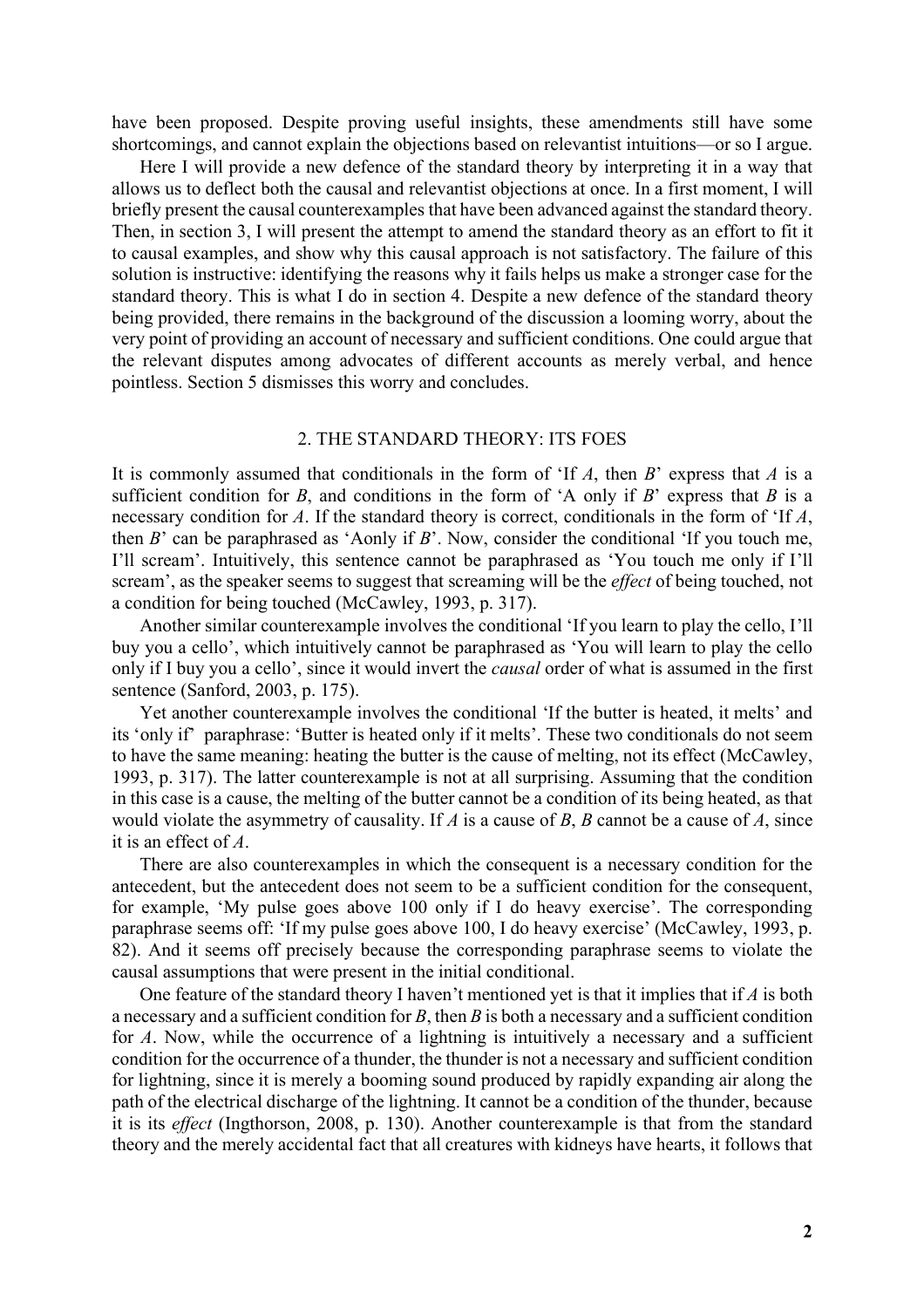having kidneys is both a sufficient and necessary condition for having a heart, and that having a heart is both a sufficient and necessary condition for having kidneys.

Notice that these criticisms are not only motivated by the fact that the standard approach fails to vindicate intuitions about causal relationships. On top of that, a reason why these counterexamples seem plausible is that the standard approach seems to operate purely on truthfunctional grounds. Let me explain: if *B* occurs when *A* occurs, the standard theory claims that *A* is a sufficient condition for *B* simply because the truth of *A* guarantees the truth of *B*, and *B* is a necessary condition for *A*, simply because *B* must be true if *A* is true in this context. In other words, the standard theory apparently assumes that the logical relationship determined by the truth values of *A* and *B* implies a conditionship relation between them (Wertheimer, 1968, p. 358). The counterexamples are then motivated by intuitions that *A* can only be a sufficient condition for *B* if it is *responsible* for the truth of *B*, or that *B* can only be considered a necessary condition of *A*, if *B* is one of the factors responsible for *A*'s truth.

One could argue that the standard theorist should stand her ground against these counterexamples. She could insist that these counterexamples betray a lack of understanding of what 'condition' means. She could argue that being heated is indeed a sufficient condition for the butter to melt, after all the fact that the butter is heated allows us to infer that it melts and this is all that being a condition means.

This line of reasoning, however, does save the standard theory from criticism, but only at the cost of making the notion of condition redundant. If one is merely concerned with the inferential relations between two propositions, is there any point in talking about conditions at all? If there is a dispute about the meaning of 'condition' and all that the standard notion offers is a logical triviality about inferential relations, then perhaps we should replace it with a more robust notion of condition. If the standard theory is to be defended at all, its defence should be done in a way that clarifies the motivations behind the counterexamples. What I call 'the causal approach 'is an attempt of doing precisely that.

#### 3. THE CAUSAL APPROACH

As we have seen, at least some counterexamples to the standard approach assume that conditions are causes. A cause gives origin to an effect, but not vice versa. Similarly, if *A* is a condition of *B*, the occurrence of *B* stems from *A*, but the inverse is not true. In the counterexamples involving causal conditionals, the acceptance of the standard theory implies that the antecedent is a sufficient cause of the consequent and the consequent is a necessary cause of the antecedent, which is absurd.

Gomes (2009) presented an interesting way of defending the standard theory in these cases by explaining the converse relation between sufficiency and necessity in causal terms. Take the conditional 'If butter is heated, it melts'. According to this approach, the antecedent is regarded a sufficient *cause* of the consequent, which in turn is regarded as a necessary *effect* of the antecedent. If *A* is a sufficient cause of *B*, *B* is a necessary effect of *A* (Gomes, 2009, pp. 376–377). Now, consider the sentence 'If my pulse goes above 100, I have done heavy exercise'. In this case the consequent is a necessary cause of the antecedent, but the antecedent is interpreted as a sufficient effect of the consequent (Gomes, 2009, p. 379). By explaining the converse relation in causal terms, the causal approach manages to preserve our causal intuitions without abandoning the standard theory.

Gomes (2009, p. 377) also tries to explain the counterintuitive aspects of the equivalence between 'If *A*, then *B*' and '*A* only if *B*' by observing that the causal direction needs to be preserved in the formulation of the sentence. The conditional 'If butter is heated, it melts' is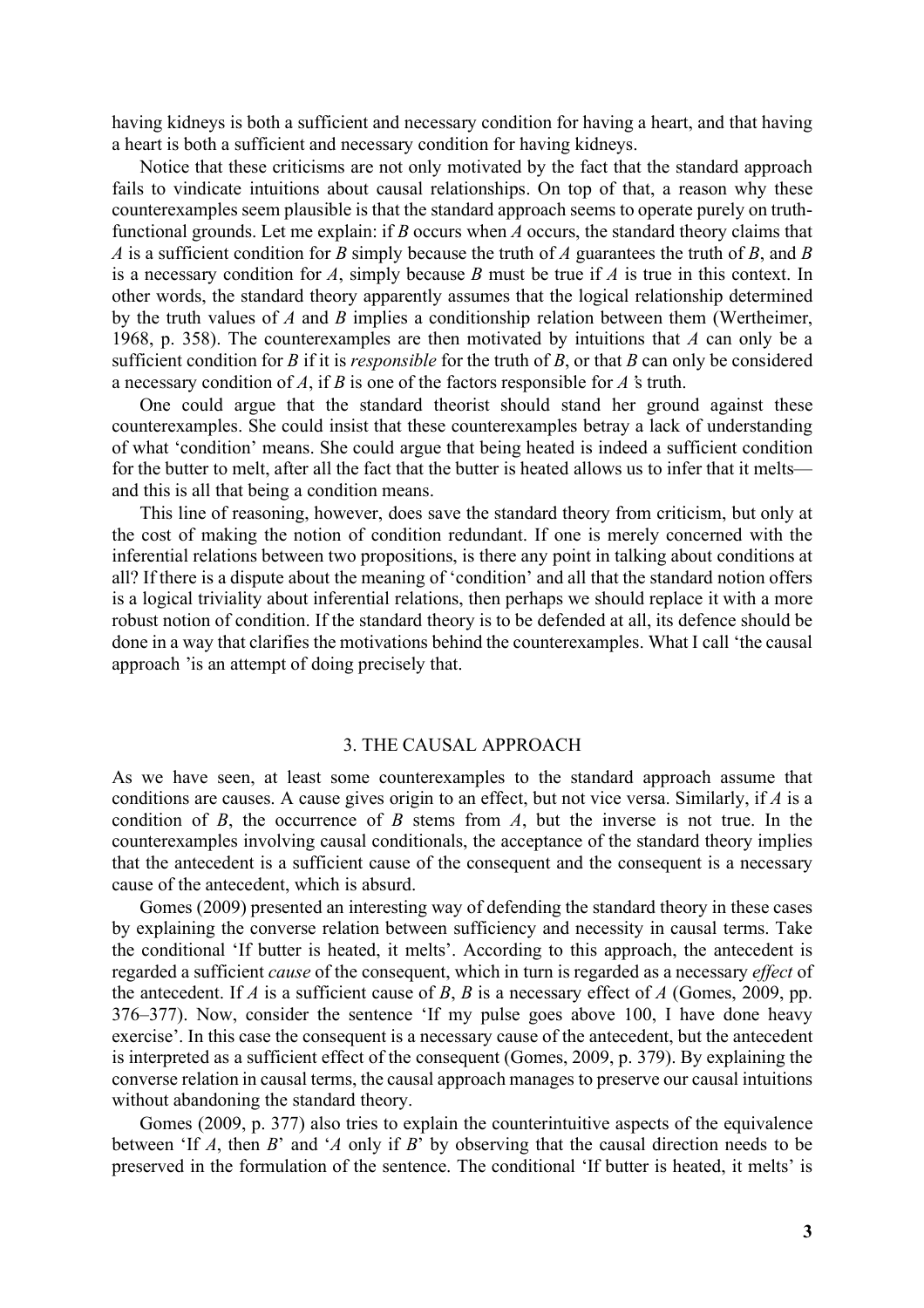paraphrased as 'Butter is heated only if it melts', but this 'only if' formulation is misleading as it suggests an inversion of the causal sequence. Instead, the relevant verbs of the paraphrase should be reformulated in a tense that preserves the causal sequence, namely, as 'Butter has been heated only if it has melted'. This 'only if' formulation makes clear that the cause still precedes the effect. The same solution works for similar examples: 'If you touch me, I'll scream' and 'If you learn to play the cello, I'll buy you a cello' (Gomes, 2009, p. 377). And the strategy also seems to work for the cases where the antecedent does not seem to be a sufficient condition for the consequent (for example, 'My pulse goes above 100 only if I do heavy exercise'), and for the cases involving conditions that are both necessary and sufficient (for example, the lightning example).

Despite its elegance and ability to deal with a range of examples, the causal approach fails to address all the difficulties the standard theory faces. First, the causal approach predicts that in causal examples we either have a sufficient antecedent and a necessary effect, or a sufficient effect and a necessary cause. However, if the only way to preserve a converse relation is by replacing conditions for cause and effect, then the causal approach fails as a defence of the standard theory. The standard theory requires that if *A* is a sufficient condition of *B*, *B* must be a *necessary condition* of *A*, not just a *necessary effect* of *A*. This is important because the causal intuition assumed in the counterexamples is that an effect cannot be a condition in any way. The same criticism applies to the cases in which the causal approach predicts that the sufficiency component of a conditionship relation is a sufficient effect. This ignores that the standard theory requires that if *B* is a necessary condition of *A*, *A* must be a *sufficient condition* of *B*, not just a *sufficient effect* of *A*. The problem is that the causal approach attempts to explain away the counterexamples by muddling together concepts that are irreconcilably different, that is, the notions of cause and effect, and the notion of condition assumed in the standard theory.

Second, the causal approach assumes that the conditionship relation should be established by the causal factors in place. This works in some examples. In a sentence such as 'If the butter is heated, it melts', the antecedent is interpreted as a sufficient cause of the consequent in the sense that its truth will be causally responsible for the truth of the consequent, while the consequent is interpreted as a necessary effect of the antecedent, in the sense that the consequent necessarily stems from the antecedent in usual circumstances. However, in some examples, the effect doesn't fulfil any meaningful causal role since the sufficient condition is merely inferential. In the sentence 'If my pulse goes above 100, I have done heavy exercise', the consequent is a necessary cause of the antecedent, but the antecedent is interpreted as a sufficient effect of the consequent, because the truth of the antecedent is sufficient to accept the consequent. However, this is only because the acceptance of 'If *A*, then *B*' implies that *A*'s truth is sufficient for *B*'s truth, for the simple reason that a conditional cannot be true if its antecedent is true and its consequent is false.

This point should not be ignored. The causal approach is motivated by an attempt to explain the converse relation of sufficient and necessary conditions in causal terms, but the only way to make sense of a sufficient effect is by ascribing an inferential role to it, not a causal role. Consequently, the causal approach can only be applied to the intended examples in an inconsistent manner: in some cases, the cause and the effect are sufficient or necessary in a causal role, while in others they are sufficient or necessary in an inferential role. This raises some doubts. If the inferential roles of cause and effect are good enough to satisfy our intuitions about the subject, then causal factors are not needed to our understanding of conditions at all.

Third, Gomes' approach to paraphrases also faces difficulties, since some paraphrases remain counterintuitive even when the relevant verbs are in a tense that preserves the causal sequence. The conditional 'If you touch me, I'll scream' should be paraphrased as 'You had touched me only if I screamed', while the conditional 'If you learn to play the cello, I'll buy you a cello' should be paraphrased as 'You had learned to play the cello only if I bought it'.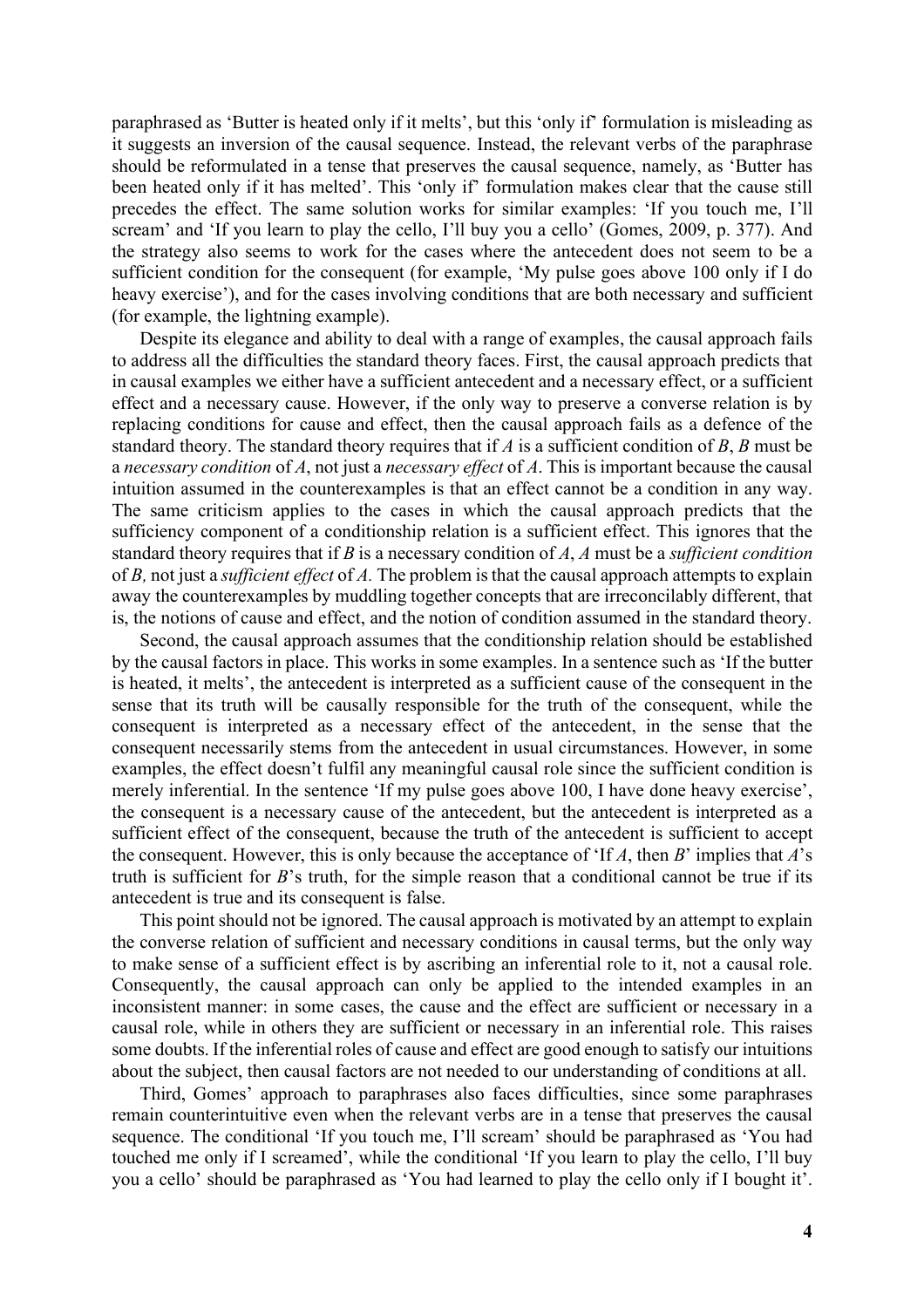However, both paraphrases are still implausible, which suggests that a different approach is required if the standard theory is to be defended from the counterexamples.

Fourth, the causal approach cannot explain counterexamples that involve non-causal asymmetrical aspects. The fact that snow is white makes the proposition 'Snow is white' true, and thus this fact is (intuitively) a condition both sufficient and necessary for the truth of the proposition. However, this fact *does not cause* the truth of the proposition. This is also a problem for the standard theory, since the fact that snow is white is intuitively a sufficient and necessary condition of the truth of the proposition, but the truth of the proposition is not intuitively a sufficient and necessary condition for the fact that snow is white, since it is a (noncausal) consequence of it.

The causal approach is also unequipped to explain counterexamples that are implied by the connections between the standard theory and classical logic. The inferential aspect of the standard theory in conjunction with the classic conception of deductive validity implies that there are vacuous sufficient conditions and vacuous necessary conditions. If a given proposition is a contradiction, then it is a sufficient condition for any proposition, since a contradiction entails any proposition. If a given proposition is a tautology, then it is a necessary condition for any other proposition, since a tautology is entailed by any proposition (Corcoran, 2007, p. 127). Vacuous conditions have further ramifications. Since a contradiction is a sufficient condition for any other proposition, any other proposition is a necessary condition of a contradiction; and given that a tautology is a necessary condition for any other proposition, then any other proposition is a sufficient condition for it. This may be seen as counterintuitive, but cannot be explained with the causal approach.

The formulation of the standard theory through the material conditional is also another source of vacuous conditionship (Brennan, 2017, sec. 2). As explained earlier, 'If *A*, then *B*' can express the claims that *A* is a sufficient condition for *B*, and that *B* is a necessary condition for A. The reason for this is that when 'If *A*, then *B*' is true, if *A* is true, *B* is true; and if *B* is false, *A* is false. Now, if a conditional 'If *A*, then *B*' has the same truth conditions of  $A \supset B$ , that is, it is only false when *A* is true and *B* is false, and true in the remaining cases, 'If *A*, then *B*' will be vacuously true simply because *A* is false or *B* is true. Thus, if *A* is false or *B* is true, *A* will be a sufficient condition for *B* and *B* will be a necessary condition for *A* simply because 'If *A*, then *B*' is vacuously true. This commits the standard theory with the counterintuitive aspects of the material conditional. For example, the conditional 'If John drinks the hemlock, he will become a famous philosopher' is vacuously true simply because John will not drink the hemlock. The vacuous truth of this conditional implies that John drinking the hemlock is a sufficient condition for him becoming a famous philosopher, and that John becoming a famous philosopher is a necessary condition for John drinking the hemlock. This is implausible as both facts are completely irrelevant to each other.

The standard theory also implies trivial conditionship. Since every proposition implies itself, the truth of every proposition is trivially a necessary and sufficient condition for itself (Corcoran, 2007, p. 127). And if *A* and *B* are each necessarily true, then the truth of each one is trivially a necessary and sufficient condition for the truth of the other (Wertheimer, 1968, p. 356). The postulation of trivial conditionship is implausible, since the conditionship relation is intuitively a relation between two different things and nothing can be both a condition and a consequence of itself (Ingthorson, 2008, p. 130).

These examples seem counterintuitive because they assume a view about conditions that we can call relevantist assumption<sup>'2</sup> shares with the causal counterexamples the assumption that conditionship is an asymmetrical relation between conditions and their consequences, but

<sup>&</sup>lt;sup>2</sup> This notion of condition is probably associated with what metaphysicians identified as a ground. The fact that snow is white *grounds* the proposition that 'Snow is white'. See (Bliss & Trogdon, 2016).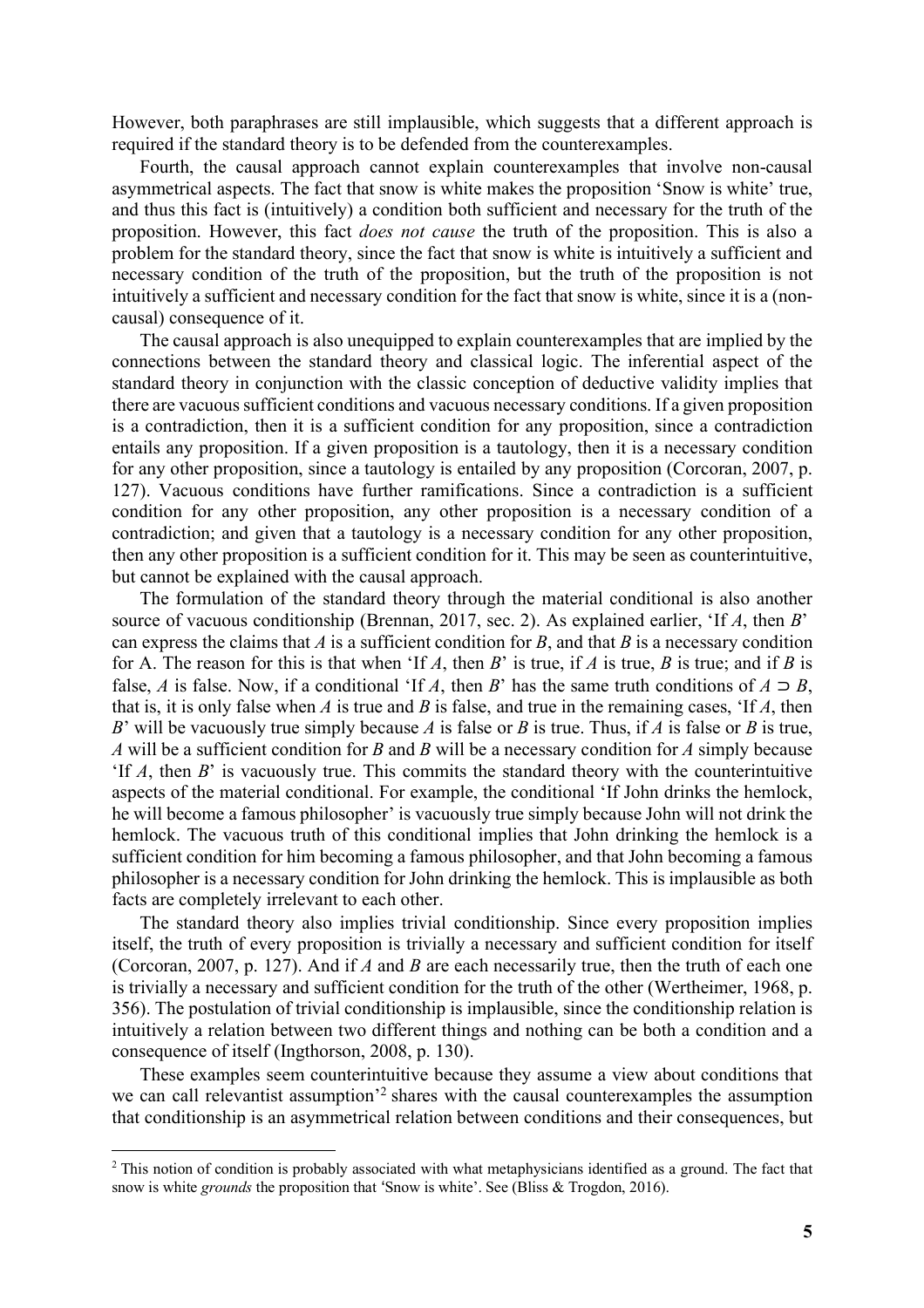replaces the temporal asymmetrical assumptions of causes with ontological assumptions about priority. If *x* is a condition for *y*, it must be in some way prior to *y*, existentially non-dependent on *x*, and responsible for *y* (Bunge, 1959, pp. 38–39; Wertheimer, 1968, p. 357). It does not matter whether *x* is a sufficient or a necessary condition of  $y$ , if it is a condition, it must be able to fulfil some fundamental role in a justification or an explanation about the truth of *y* (Bunge, 1959, pp. 38–39; Wertheimer, 1968, p. 357; Ingthorson, 2008, pp. 133–34). If *x* is a sufficient condition of *y*, *x* must be the reason why *y* is true. Similarly, if *x* is a necessary condition of *y*, *y* could not be true without *x* being true.

## 4. THE ATTRIBUTIVE APPROACH

Some examples that provide intuitive support for the standard theory were already mentioned in the first section. Intuitively, if being Athenian is a sufficient condition for being Greek, being Greek is a necessary condition for being Athenian. However, this would not be a genuine example of converse sufficient and necessary conditions if we were employing conditions in a causal or relevantist sense: neither is it the case that being Athenian is the cause for which someone is Greek, nor it is the case that being Greek is the reason why someone is Athenian. The reason for the disagreement is that critics assumed that examples with causal or relevantist factors cannot exemplify conditionship relations that are converse in any meaningful way. However, an analysis of the examples that are in agreement with the standard theory suggests a notion of condition that can both occur in counterexamples and be convertible.

A condition is nothing more than a property, for example, being an Athenian, being a father, etc. A condition is satisfied by a particular if the particular has that property. For instance, the condition of being a father is satisfied by Socrates because he is a father. The examples also suggest that what is usually classified as conditionship relations are actually inferential relations. Let's use '*F*' and '*G*' for any property and 'a' to represent any particular<sup>3</sup>. Fa is a sufficient condition for *Ga* only in the sense that knowing that a particular *a* has the property *F* is a sufficient reason to infer that *a* has *G*; and *Ga* is a necessary condition for *Fa* only in the sense that knowing that *a* does not have *G* is a sufficient reason to infer that *a* does not have *F*. I will call this interpretation of the standard theory 'attributive'<sup>4</sup>.

The sentence '*A* is a sufficient condition of *B*' means that the satisfaction of a condition by a particular that is expressed in the proposition *A* is sufficient to infer the satisfaction of a condition by a particular that is expressed in the proposition *B*; and saying that '*B* is a necessary condition of *A*' is an indirect way of saying that 'the satisfaction of a condition by a particular that is expressed in the proposition *B* is necessary evidence to infer the satisfaction of a condition by a particular that is expressed in the proposition *A*'. The satisfaction of a condition can be necessary evidence for another condition in the sense that the non-satisfaction of the latter is sufficient to infer the non-satisfaction of the first. As it can be seen, the present solution fully explains the role of sufficiency and necessity of the conditionship relation in inferential terms. In doing so, it avoids the charge of inconsistency raised against the causal approach.

It was mentioned earlier that any attempt to defend the standard theory by insisting that conditionship is a mere inferential relation seems inadequate, since it does not do justice to the categories used in the previous discussions about the problem. In fact, such attempt does not explain why we are talking about conditions in our discussions of the standard theory and it

<sup>&</sup>lt;sup>3</sup> I will focus on conditions that can only be satisfied by particulars, e.g., redness can be satisfied by apples, but it is arguable that we can talk about higher-order conditions that can be satisfied by properties, e.g., the condition of being a colour can be satisfied by redness itself. I will not discuss higher-order conditions in this a

<sup>&</sup>lt;sup>4</sup> The notion of attributive condition is neutral between different theories about properties. The realist would explain a property as a universal that is instantiated by a particular. The nominalist will attempt to explain particulars without universals.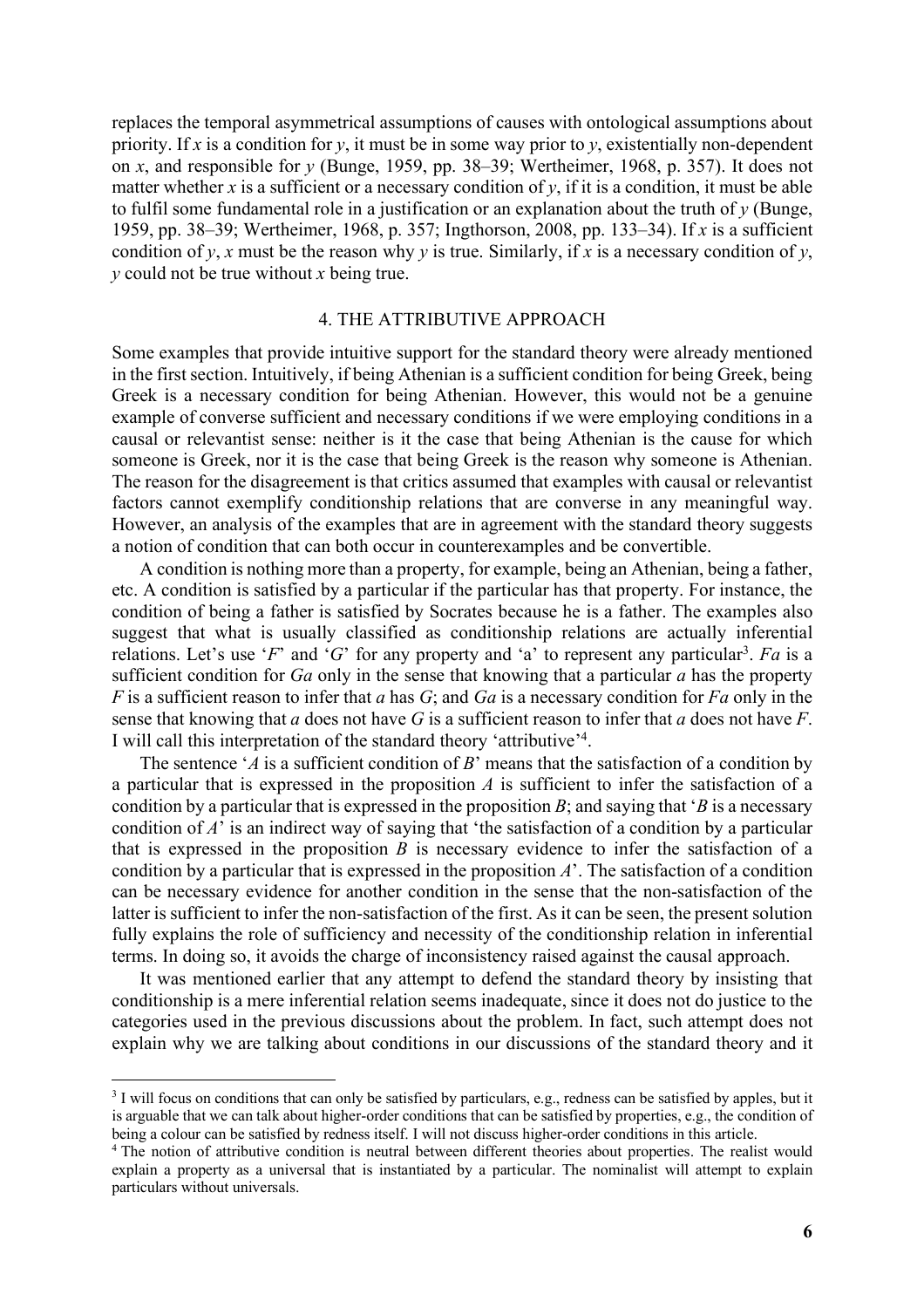also ignores the examples that motivated the standard theory in the first place. The claims that being an Athenian is a sufficient condition for being Greek, or that a definition of *x* attempts to present the conditions that are individually necessary and jointly sufficient for something being *x,* are not just a matter of inferential relations.

The present interpretation of the standard theory avoids this issue, since the conditionship relation is an inferential relation, but it is an inferential relation about the satisfaction of properties. The attributive approach thus has both an epistemic element, given the role of evidence that can be sufficient or necessary for an inference, and a metaphysical element, in the form of the satisfaction of a condition, that is, the instantiation of properties in particulars. The metaphysical element explains why we are still dealing with conditions in the standard theory instead of only inferential relations implied by truth-functional grounds.

These elements enable us to explain why the counterexamples do not work. The butter being heated is a sufficient condition for its being melted in the sense that it is sufficient to infer that the butter is melted. Being melted is a necessary condition for being heated in the sense that we need to accept that the butter is melted when it is heated given the context or, to put it another way: given the fact that the butter is not melted is sufficient to infer that the butter was not heated in that context. The fact that the butter melted was just an effect does not change the fact that it is still a necessary condition, that is, that a particular must satisfy this property in this context.

The conditional 'If you touch me, I'll scream' can be explained in a similar fashion. The fact that the speaker was touched by a given person is a sufficient condition to infer that she screamed at that person, while the fact that she screamed at that person (a relational property) is necessary, or must occur, if she was touched in that given context. We can also explain the equivalence between 'If *A*, then *B*' and '*A* only if *B*' in a similar fashion. For instance, the conditional 'If butter is heated, it melts' can be paraphrased as 'Butter is heated only if it melts' if by this we mean that 'The butter can satisfy the condition of being heated only if in this context it also satisfies the condition of being melted'.

Now, consider the example that lightning is a necessary and sufficient condition for thunder, which according to the standard theory implies that thunder is a necessary and sufficient condition for lightning. This is not a genuine counterexample for the simple reason that neither lighting nor thunder are conditions in the attributive sense, that is, they are not properties.

Another problem is that the standard theory implies that having kidneys is both a sufficient and necessary condition for having hearts for the simple reason that all animals that have kidneys have hearts. This seems implausible since in other possible worlds animals with kidneys may not have hearts. This criticism can be rebutted with the observation that having a kidney is a both a sufficient and necessary condition for having a heart *relatively to the actual world*, where the collection of individuals that have kidneys have hearts. The sufficient and necessity involved in the inference is merely extensional, since it is determined by the relevant extensions of individuals. In other words, having kidneys is extensionally sufficient and necessary for having hearts. This interpretation is justified, since the attributive approach allows the conditionship relation to have different (including modal) qualifications. For instance, about an example of conditionship where *A* is logically sufficient for *B*, it could be said that *B* is logically necessary for *A*; or that given that *A* is nomologically sufficient for *B*, *B* is a nomologically necessary for *A;* or that since *A* is alethically sufficient for *B* given, *B* is alethically necessary for *A.*

The attributive interpretation also allows us to explain the counterexamples involving the relevantist intuitions. The fact that the condition of being white is satisfied by the snow is sufficient to infer that the condition of being true is satisfied by the proposition 'The snow is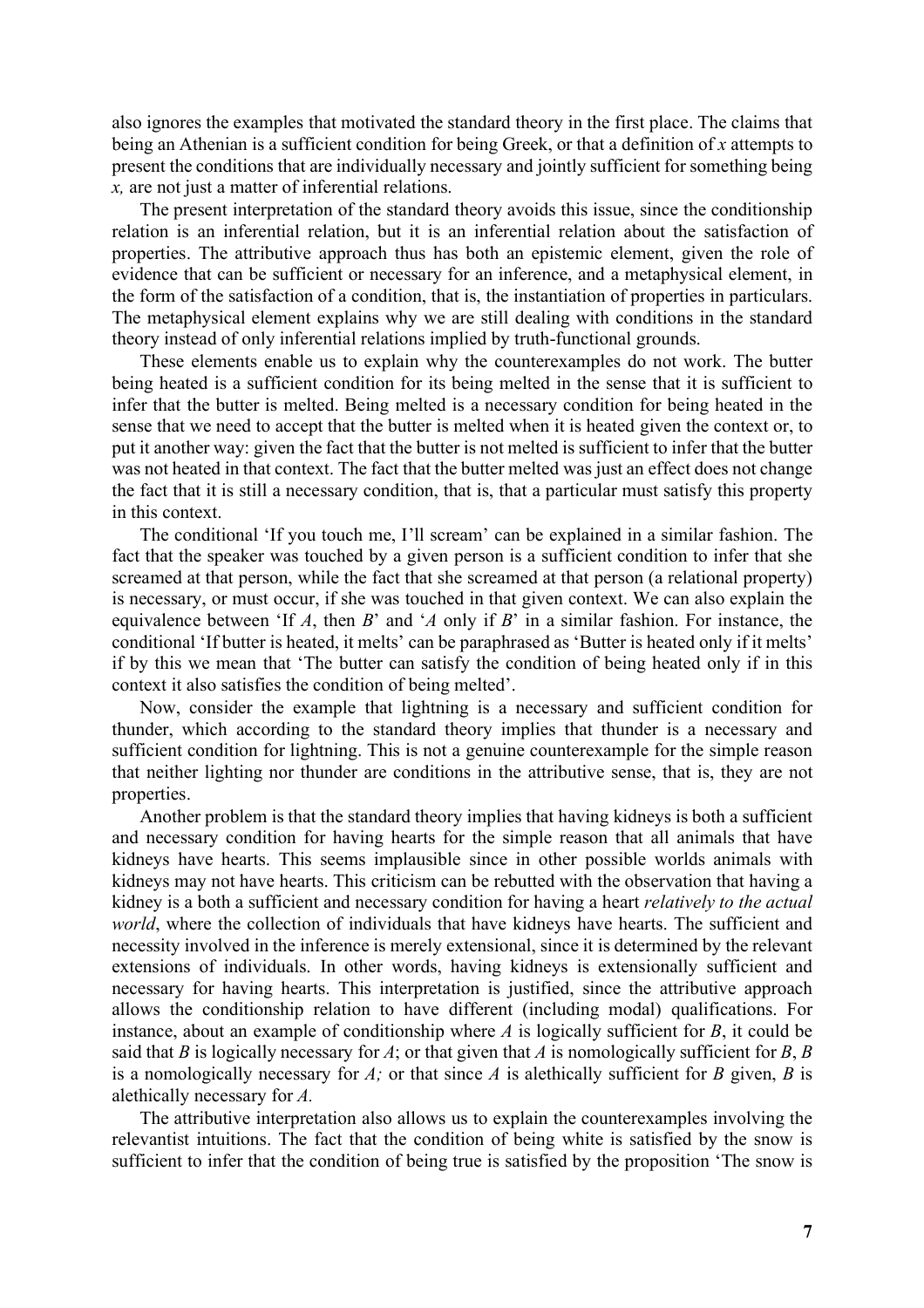white', while the fact that the condition of being true is satisfied by the proposition 'The snow is white' is necessary to assume that the condition of being white is satisfied by the snow.

Regarding the counterexamples involving vacuous and trivial conditionship, one could always argue that they are not counterexamples to the standard theory per se, but only the counterintuitive aspects that result from its joint adoption with the classical conception of validity and the material conditional. It could be objected then that we should simply abandon the classical conception of validity and the material conditional in order to preserve the standard theory. The problem with this line of reasoning, however, is that it is reasonable to think that a proper theory of conditions should be consistent with classical logic, which is widely used. Therefore, we must address the counterexamples accordingly if the standard theory is to be taken seriously.

The attributive approach can be used to explain the vacuous conditions that result from the classic conception of validity in the following way: the fact that a contradictory proposition satisfies the condition of being true is a sufficient reason to infer that any proposition satisfies the condition of being true; and the fact that any proposition satisfies the condition of being true is necessary for the contradictory proposition to satisfy the condition of being true. These strange consequences are harmless, since contradictory propositions cannot satisfy the condition of being true to begin with. Moreover, the fact that a tautological proposition satisfies the condition of being true is necessary for any proposition to satisfy the condition of being true, while the fact that any proposition satisfies the condition of being true is sufficient to infer that a tautological proposition satisfies the condition of being true.

The vacuous conditionship that results from the association between the standard theory and the material conditional can be made reasonable with the following interpretation: when 'If *A*, then *B*' is true, *A* is a sufficient condition for *B,* because if *A* is true, *B* must be true. In case 'If *A*, then *B*' is true simply because *A* is false, *A* is a vacuously sufficient condition for *B,* because if *A* is true, *B* must be true, even if *A* is actually false. Notice that in this case it would be wrong to claim that *A* is a vacuously sufficient condition for *B,* because if *A were* true, *B* must be true, even if *A* is actually false, since the conditional is true *because A is false* and there is no guarantee that it would be true if *A* turned out to be true. In other words, the assumption that the false antecedent satisfies the condition of being true is sufficient to infer that the consequent satisfies the condition of being true. This result is inferentially harmless because the false antecedent does not satisfy the condition of being true after all.

The examples of trivial conditionship can also be rendered plausible when they are interpreted according to the attributive approach. Consider the statement that every proposition is trivially a necessary and sufficient condition for itself. This is plausible, for since every proposition implies itself, the truth of every proposition is trivially a necessary and sufficient condition of itself. The other example of trivial conditionship is the claim that if *A* and *B* are each necessarily true, the truth of each one is trivially a necessary and sufficient condition for the truth of the other. This claim is reasonable since if *A* and *B* satisfy the condition of being necessarily true, then *A* (*B*), by satisfying the condition of being true, provides a necessary and sufficient reason to infer that  $B(A)$  satisfies the condition of being true. This also explains why the conditionality relation does not need to be a relation between two things, since it is an inferential relation about the possession of properties, that is, something can be a condition of itself in the sense that the satisfaction of a property by a particular (for example, being true) is trivially a sufficient reason to infer the satisfaction of this same property by this very particular.

### 5. IS THIS DISCUSSION A VERBAL DISPUTE?

One could argue that there are at least three competing views about the notion of condition. An attributive view, in which condition is an attribute or property of something, for example,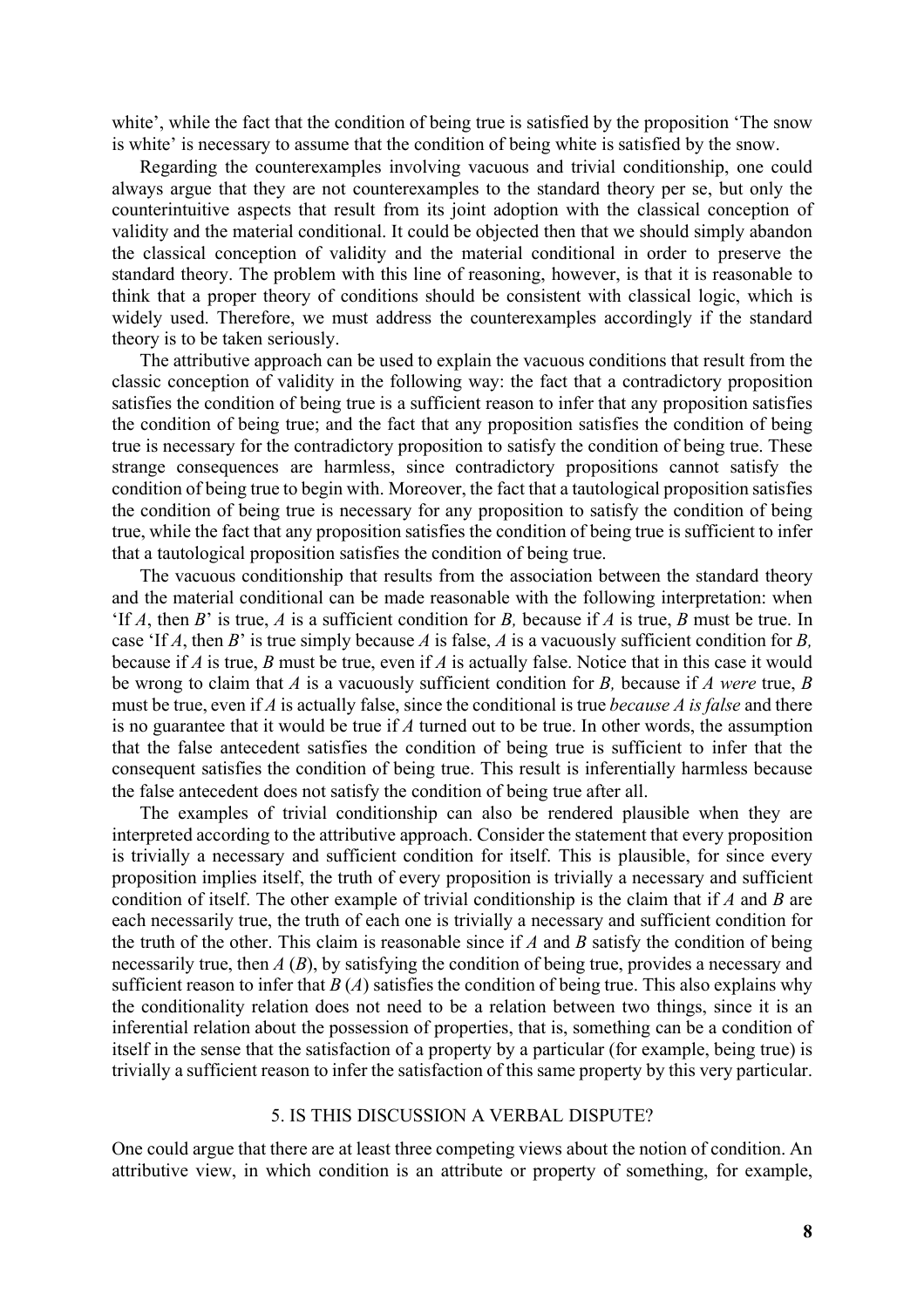'Being human is a sufficient condition for being mortal'; a causal view in which condition is a causal factor, for example, 'The discarded cigarette butt was a necessary condition for the forest fire'; and a relevantist view in which condition is a grounding factor, for example, "The fact that snow is white is a sufficient and necessary condition for the proposition 'Snow is white' being true".

It could be argued that these different notions of condition seem perfectly legitimate when they are restricted to their respective objects. Therefore, any further discussion about the nature of conditionship is merely a verbal dispute. The different approaches analyse, or reduce the concept of conditionship to more basic elements. Nonetheless, since each approach will use different basic elements, they use the word 'condition' to refer to different things, and its proponents end up talking past each other. The attributive approach will reduce conditionship to inferential relations about the exemplification of properties by particulars, while the causal approach will reduce the concept of conditionship to causality, and the relevantist will reduce the concept of conditionship to relations of grounding. However, once we settle in which sense each claim about condition must be understood, the disagreement is eliminated.

This interpretation, however, fails to do justice to the dialectics of the discussion, since the causal view is just an attempt to defend the standard theory from causal counterexamples. Moreover, critics of the standard theory are perfectly aware that a sufficient condition in the standard theory can be plausibly understood as a sufficient condition on mere truth-functional grounds, yet still criticise it for its incompatibility with the nature of conditionship in ontology (Ingthorson, 2008, p. 130; Wertheimer, 1968, p. 358). Rather than being a discussion about words, the critiques against the standard theory must be understood as a demand for the proper conceptual credentials in a broad sense. The assumption then is that a proper theory of conditions must be sufficiently general to be applied with success to different cases, especially in ontology. Now, in defence of the standard theory, it must be said that it passed the generality test with flying colours, since it can be consistently applied to all counterexample candidates when the attributive approach is adopted.

Nevertheless, even if the previous discussions about conditions were merely verbal disputes, there are still pragmatic standards that one can use to advocate for a normative view about how that term should be used. In this case we engage in a metalinguistic negotiation about what a word should mean (Plunkett, 2015, p. 845). The fact that we expect our philosophical terminology to be uniform and unambiguous should be an important factor. There is no upside in using such an important notion as condition with different meanings in different sub-areas of philosophy. We would be better off stipulating that only one of the different meanings must be the official notion. The attributive view of the standard theory is the natural candidate to become the official notion of condition. It is widely used due to its presence in logical textbooks, and it plays an important role in the search for essentialist definitions, which is one of the main driving forces of philosophy. It is the received theory after all. Let us keep it.

#### 6. CONCLUDING REMARKS

It has been argued that: (1) the causal approach was not successful in its defence of the standard theory, since it cannot explain why necessary and sufficient conditions are converse relations in causal examples or other counterexamples; (2) the acknowledgement that conditionship is an inferential relation about the satisfaction of properties allows us to explain away the counterexamples, either because it can be successfully applied to these cases, or because they do not involve properties; (3) this view of conditions should be favoured, since it is more allencompassing than its alternatives, and it is consistent with the way we already use conditions in logic textbooks and essentialist definitions.